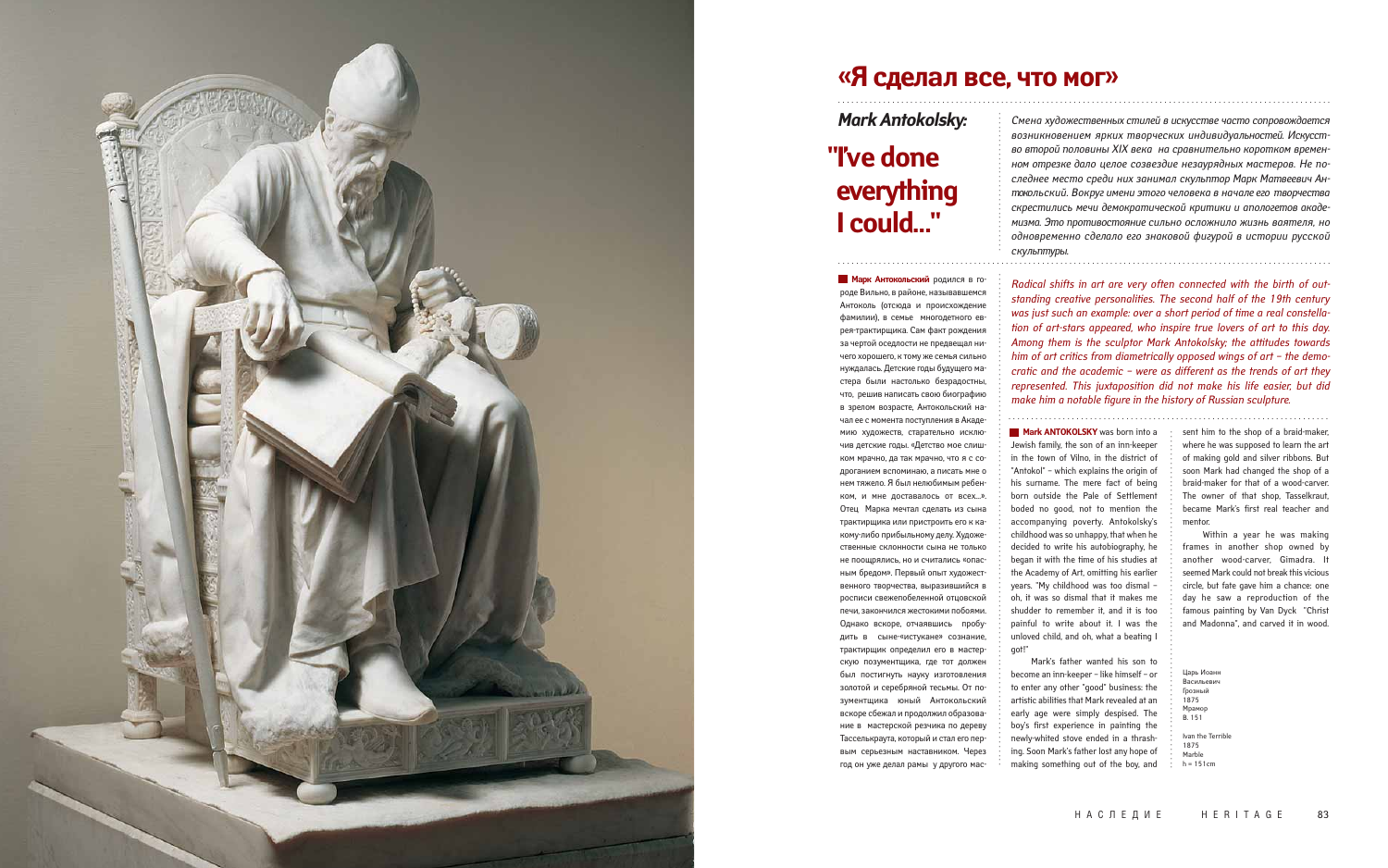There was another circumstance that complicated the life of the sculptor – a certain law (later abrogated by Tsar Alexander II) according to which Jewish societies had a right to "trap" all Jews who had no passport (even those who did not belong to that very society or province), and recruit them. For years this threat was a nightmare to the sculptor.

In summer, 1868 Antokolsky, terribly afraid to fail his general examinations at the Academy of Arts, left St.- Petersburg for Berlin. In case of failure, he could have been recruited.

"Something that is far away is always alluring…" – says one of Antokolsky's letters. "It seemed to me - my imagination was working feverishly – that *there* everybody was a brilliant scientist, and connoisseur of art… Oh, I'll be fine there…" Having got leave until October 1, he left Russia. But Berlin was a complete disappointment: the same academic routine, nothing new. In November 1868 Antokolsky returned to Russia to face the same problems he had tried to avoid so eagerly – a non-affiliated student without any perspective and material support.

"My situation was getting worse every day, I was at a spiritual low, I had no courage: no present and no future. I could not stay at the Academy, and I could not get anything there." In this situation Antokolsky came to the decision to take part in the competition and make a statue of Tsar Ivan the Terrible. And again he faced troubles: being a non-affiliated student he had no right to participate in a competition organized by the Academy for its regular students. But the possibility of victory was a real temptation – it gave an official status as an artist, and exemption from recruitment. Though there was a way out – to obtain the title of honoured citizen. According to the Russian laws, receiving the title opened an opportunity to choose the profession of an artist. Antokolsky submitted an application to the Board of the Academy, simply begging them to regard his case as exceptional. He was lucky this time too. In April 1870 he received the personal title of "honoured citizen". Having settled one problem, he still had others. Now he had no place to work – no studio. The



вырезая номера на бильярдных шарах из кости за несколько копеек, и лепил из глины амуров в стиле Пуссена. В самые первые годы его пребывания в Петербурге он получал десять рублей стипендии из кассы «вспомоществования нуждающимся евреям», учрежденной банкиром И.Г.Гинцбургом.

К материальным проблемам прибавлялось сознание того, что он крайне неграмотен. Действительно, Антокольский был более умным, чем образованным человеком. Этот факт сильно затруднял его общение с людьми, так как он не только писал с многочисленными ошибками в русском языке, но и говорил не слишком правильно. В одном из писем он жаловался В.В.Стасову: «Наша интеллигенция третирует меня как пешку. А почему? Право не знаю. Думаю, однако, потому, что я неправильно пишу (других грехов за мной не водится, кажется), точно будто уже доказано, что кто правильно



тера-резчика – Джимадра. Вырваться из этого замкнутого круга помог случай. Увидев однажды репродукцию знаменитой картины Ван Дейка «Христос и Богоматерь», Антокольский вырезал ее в дереве. Работу увидела жена виленского генерал-губернатора А.А.Назимова и, восхитившись, дала молодому человеку рекомендательное письмо к петербургской приятельнице баронессе Эдитт Федоровне Раден – фрейлине великой княгини Елены Павловны. Так в жизни Марка Антокольского произошел счастливый поворот.

4 ноября 1862 года он был зачислен в Академию художеств в качестве вольнослушателя, так как довольно слабо умел рисовать. Недостаток технических навыков Антокольский компенсировал напряженной работой под руководством сначала профессора класса скульптуры Н.С.Пименова, а затем, после внезапной смерти учителя, у И.И.Реймерса. В Академии художеств по-прежнему штудировали антики, работали с «образцов», однако в каникулы, отдыхая на родине, в Вильно, скульптор лепил жанровые композиции. Вскоре на отчетной выставке 1864–1865 годов появились его «Портной» (1864) и «Скупой» (1865). Обе работы были удостоены серебряной медали, а за «Скупого» ему назначили стипендию в размере 29 рублей.

> Unworldly (A Christian Martyr) 1887 Marble  $h = 146$

В Академии художеств Антокольский пробыл семь лет. В ноябре 1867 года он писал в Вильно некоему Барелю: «В классе работаю целый день и не имею свободной минуты, но зато теперь не падаю духом. В первый раз начал в классе работать глину и, слава Богу, получил на экзамене первый номер. Скульпторы, наверное, сделались моими тайными врагами, но меня это не огорчает. Стол у меня очень плохой. Вернее будет, если напишу, что никакого стола у меня нет». Успехи в учебе окрыляли скульптора, но угнетало хроническое безденежье. Чтобы прокормить себя, Антокольский работал в токарной мастерской,

The wife of Vilno's General-Governor was greatly impressed by this work and gave Antokolsky a letter of introduction to her St.-Petersburg friend, baroness Edit Raden – a maid of honour of Grand Duchess Helen Pavlovna. It was a happy turn in Mark's fate.

On November 4, 1862 Mark Antokolsky was enlisted at the Academy of Arts as a non-affiliated student because he was still poor at drawing. To overcome the lack of experience he studied hard, first under the tutorship of professor N. Pimenov, and after his sudden death, with I. Reimerce. The process of education was classical: studies of antiques and copying, but when on vacation Mark Antokolsky visited his native town Vilno, he modeled genre scenes. Soon, at the Academy exhibition of 1864–1865, he presented his "A Dress-maker" and "A Miser". Antokolsky was awarded silver medals for both works, and in addition a special stipend of 29 rubles for "A Miser".

Antokolsky studied at the Academy of Arts for seven years. In November 1867 he wrote to a certain Barel: "I am working the whole day, and I am still enthusiastic about my work. I started to do clay, and – thank God! – was first in the exam. All the sculptors might become my secret enemies, but I am indifferent." (Istoricheskii vestnik, 1905, 12, p. 987). His success lent him wings, but the constant shortage of money really held him back. He was ready to do anything to support himself – he worked in a woodshop, carved the numbers on ivory billiard balls – just for a few kopecks, modeled Cupids in the style of Poussin, and such like occupations. During the first years of his studies in St.-Petersburg he got a 10-ruble stipend from the special fund of the banker I. Gintsburg "to support indigent Jews".

But he had other problems – Antokolsky suffered from his illiteracy: he was really more a *clever* than an *educated* person. Antokolsky not only wrote in Russian with many mistakes, he very often spoke incorrectly which made his communication with others troublesome. In one of his letters to Vladimir Stasov, Antokolsky mentioned the fact of having been treated badly: "…it is not proved that the one who writes correctly, thinks correctly."

. . . . . . . . . . . . . . . . . . . . . . . . . . . . . . . . . . . . . . . . . . . . . . . . . . . . . . . . . . . . . . . . . . . . . . . . . . . . . . . . . . . . . . . . . . . . . . . . . . . . . . . . . . . . . . . . . . . . . . . . . . . . . . . . . . . . . . . . . . . . . . . . . . . . . . . . . . . . . . . . . . .

1000年10月,1000年10月,1000年10月,1000年10月,1000年10月,1000年10月,1000年10月,1000年10月,1000年10月,1000年10月,1000年10月,1000年10月,1000年10月,1000年10月,1000年10月,1000年10月,1000年10月,1000年10月,1000年10月,1000年10月,1000年

. . . . . . . . . . . . . . . . . . . . . . . . . . . . . .

| Христос перед | ٠<br>٠ | Christ before |
|---------------|--------|---------------|
| народом       | ٠<br>٠ | the People    |
| 1876          | ٠<br>٠ | 1876          |
| Мрамор        | ٠<br>٠ | Marble        |
| B. 195        | ٠      | $h = 195$ cm  |

Не от мира сего (Христианская мученица) 1887 Мрамор В. 146

1000年10月11日,1000年10月12日,1000年10月12日,1000年10月12日,1000年10月12日,1000年10月12日,1000年10月12日,1000年10月12日,1000年10月12日,10<br>1000年10月12日,1000年10月12日,1000年10月12日,1000年10月12日,1000年10月12日,1000年10月12日,1000年10月12日,1000年10月12日,1000年10月12日,10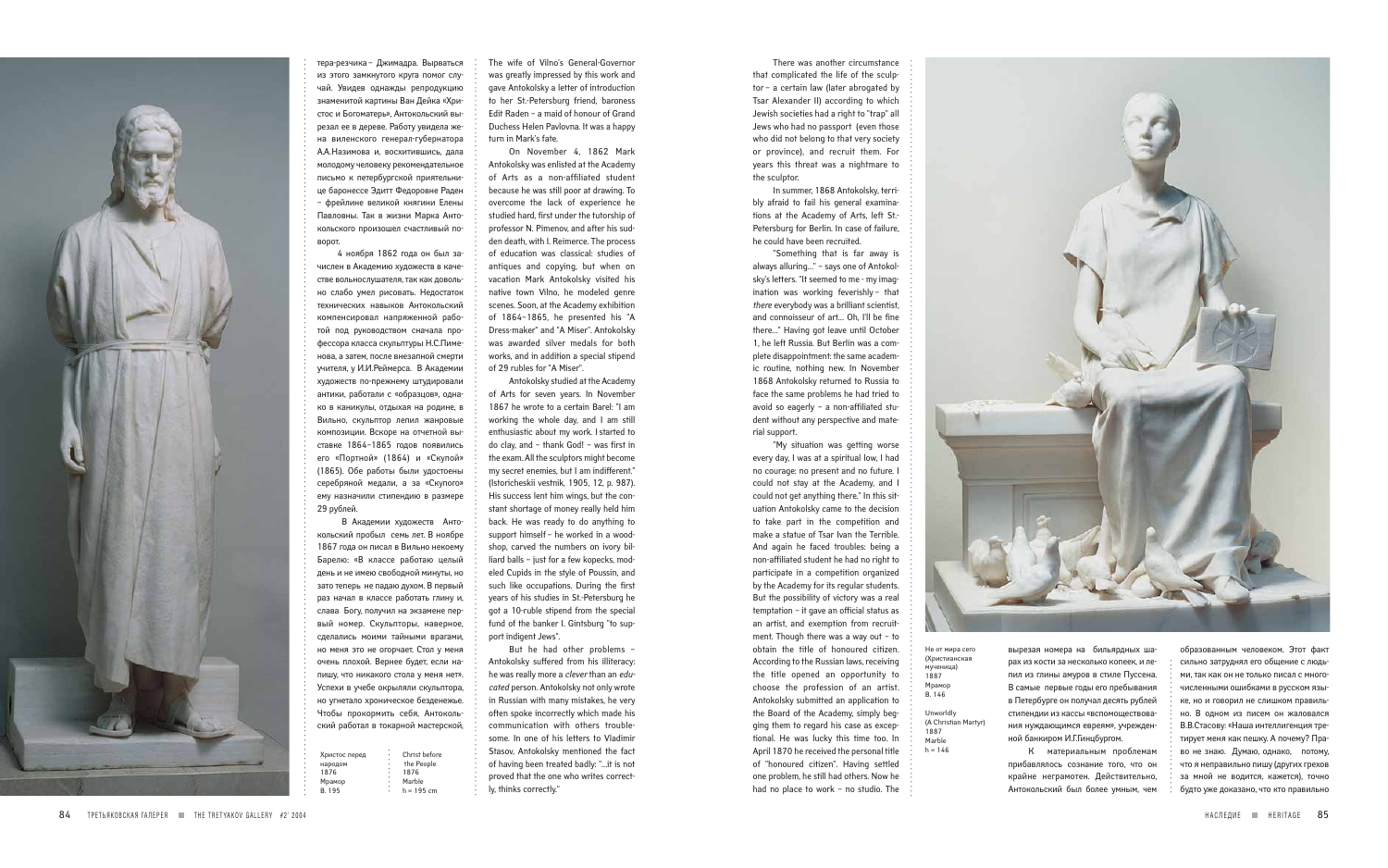выигрывал ход моего искусства. Помню, когда я работал "Ивана Грозного" при крайне трудных обстоятельствах,.. я тогда сказал, кажется, Крамскому: хорошо, чем больше они бесят меня, тем лучше выйдет "Иван Грозный"».

Между тем из-за болезни, вызванной трудными условиями работы, представить Грозного к выставке, состоявшейся в ноябре 1870 года скульптор не успел. Перед Антокольским встала почти невыполнимая задача добиться прихода профессоров в его мастерскую. Многочисленные просьбы и приглашения остались без ответа. Академия твердо решила указать этому выскочке его место. И тогда, в обход всяких правил, а он абсолютно не умел играть по правилам, Антокольский обратился к вице-президенту Академии князю Г.Г.Гагарину, который, от неожиданности, тотчас же согласился посетить скульптора. Статуя понравилась князю, и он рекомендовал ее великой княгине Марии Николаевне, бывшей в то время президентом Академии художеств. На следующий день, после того как княгиня увидела статую, Академия получила от министра двора приказ готовиться к визиту самого Александра II. Скульптура настолько понравилась государю, что он заказал ее для Эрмитажа. Совет Академии осознал, что в отношении «Иоанна Грозного» допущена ошибка, и реакция последовала незамедлительно. Императору тотчас же полетела докладная записка, уведомлявшая его о желании академического совета дать Антокольскому звание академика. Через четыре дня было принято решение «удостоить даровитого художника этим званием». Так, в очередной раз в обход существующих правил, Антокольский получил звание, которое давалось после четырех серебряных, двух золотых медалей и после шестилетнего заграничного пенсионерства. Успех был бесспорным. А главное, Академия выдала ему денежное пособие в размере 250 рублей для окончания статуи. Сохранилась справка о выдаче денег «по назначению его императорского высочества государя великого князя Владимира Александровича» 13 ноября 1870 года. По заказу императора в 1871–1872 годах был исполнен бронзовый отлив статуи, а в 1875 году – сде-

studio the Academy received an order to prepare for a visit by Tsar Alexander II. The sculpture produced such a great impression on Alexander II that he made an order for the Hermitage. The reaction of the Academy was immediate. The Emperor was informed that, according to the decision of the Board of the Academy, "the talented artist will be given the title of Academician". Thus again Antokolsky had broken all the rules – he received a title otherwise only given after the award of four silver and two gold medals, as well as a six-year stay abroad on an Academy grant pension. It was a remarkable success, compounded by the fact that he received 250 rubles from the Academy to complete his work.

In 1871–1872 he made a bronze cast of the statue, and in 1875 one in marble for Pavel Tretyakov. After the statue of Ivan the Terrible was exhibited in London in 1872 he made a copy in plaster for the Kensington Museum collection. But his situation was far from stable: the money he received was spent quickly, and there was a group of art critics who were hostile to him and whose criticism was for the most part insulting –

пишет, тот правильно и думает». Известно, что, прежде чем отправить письмо, Антокольский давал его кому-нибудь проверить.

Еще одним обстоятельством, серьезно омрачавшим жизнь скульптора, было некое российское законоположение, отмененное впоследствии Александром II, согласно которому еврейские общества имели право ловить всех беспаспортных евреев, принадлежащих к другому обществу, даже губернии, и отдавать их в солдаты, в зачет своей рекрутской повинности. Рекрутские наборы на долгие годы были одним из кошмаров скульптора.

Отъезд Антокольского из Петербурга в Берлин летом 1868 года объяснялся тем, что он боялся неизбежного провала на общеобразовательных экзаменах в Академии и отчисления. В этом случае молодой скульптор лишался законного основания для пребывания в столице, и его могли отдать в солдаты свои же соплеменники.

«Даль всегда заманчива... – писал юноша о предстоящем путешествии. – Мое воображение сильно работало: мне казалось, что там все такие ученые, так хорошо понимают искусство... О, там не дадут мне упасть». Испросив в Академии отпуск до 1 октября, он покинул Россию. Однако Берлин его разочаровал. В берлинской академии царила та же рутина и условность в искусстве, что и в Петербурге. Учиться там было положительно нечему. Вернувшись в Россию в ноябре 1868 года, Антокольский столкнулся с теми же трудностями и проблемами, от которых бежал: вольнослушатель без перспективы и материального обеспечения.

«Мое положение с каждым днем становилось все хуже и хуже, моя бодрость была надломлена, по временам я падал духом: у меня не было ни настоящего ни будущего – оставаться в Академии было невозможно и добиться от нее я ничего не мог». В таком состоянии души скульптор решил принять участие в конкурсной программе Академии и создать статую Иоанна Грозного. Но и здесь его подстерегали неприятности. Будучи вольнослушателем, Антокольский не имел право принимать участие в конкурсе, победа в title itself did not give him the right to occupy any of the Academy's rooms. The sculptor worked in one of the classrooms, which he had to vacate at the beginning of classes. Again he had to beg for a working place; in the end he was given a small room on the third floor where the clay model of the statue moved.

The room was too small and cold, and damp, and all this badly affected his health, so that he had to interrupt work often. In spite of all these difficulties the statue was completed. This work became a turning point in his creative activity: such was his fate that Antokolsky gained popularity for his works on everyday Jewish scenes, but he became famous for depicting Russian historical subjects.

The statue of Ivan the Terrible was no doubt an innovation for its time. It opened up new horizons. It became another argument in favour of the grandiose theme being embodied in a plastic form. Antokolsky had many opponents, but also friends, among them the well-known Russian art critic Stasov, who defended the sculptor whenever and wherever he could. In one of his letters Antokolsky wrote that he paid no attention to all the critical remarks, pointing out that the more they annoyed him, the better it was for his work.

Unfortunately the sculptor became ill because of the awful working conditions, and could not exhibit his statue of Ivan the Terrible at the Academic exhibition which opened in November 1870. So Antokolsky set himself an incredible task – to make the professors of the Academy come to his studio to see the statue. Quite naturally his requests were not considered; the Academy was absolutely definite to punish this upstart.

But nothing seemed to be able to stop the sculptor – he decided to appeal to Prince Grigory Gagarin, Vice-president of the Academy. The latter – taken unawares – agreed to visit Antokolsky. The statue of Ivan the Terrible impressed the Prince, and he recommended the Grand Duchess Maria Nikolaevna – at that time President of the Academy – to see the statue for herself. The day after her visit to the sculptor's



котором могла принести ему статус ху-

дожника и освобождение от рекрутства. Единственным выходом было получение звания почетного гражданина, дававшего возможность избрать профессию художника. Антокольский подал прошение в совет Академии, умоляя сделать для него исключение. Ему вновь повезло, и в апреле 1870 года он получил личное звание почетного гражданина. Далее возникли проблемы с помещением для работы. Звание не давало возможности занимать помещения Академии. Класс, где Антокольский предполагал работать над статуей, требовалось освободить к началу занятий. Вновь начались хождения по начальству с унизительными просьбами. В конце концов ему была выделена маленькая каморка на четвертом этаже академического здания, куда служители Академии, нанятые на средства скульптора, по частям подняли сорокапудовую глиняную модель статуи. При переносе скульптура сильно деформировалась, и многое надо было начинать сначала. Каморка была мало приспособлена для работы, она плохо отапливалась, из-за чего, по настоянию врачей, работа часто прерывалась. Но, несмотря на трудности, она была завершена. Это стало важной вехой в творчестве мастера. Антокольский сумел преодолеть некоторую иллюстративную ограниченность своих ранних произведений, хотя еще и сохранялась композиционная перегруженность, возникшая из-за желания скульптора создать исторически достоверный образ. Так распорядилась судьба, что известность ему принесли сюжеты из еврейского быта, а подлинную славу -– темы русской истории.

1000年10月,1000年10月,1000年10月,1000年10月,1000年10月,1000年10月,1000年10月,1000年10月,1000年10月,1000年10月,1000年10月,1000年10月,1000年10月,1000年10月,1000年10月,1000年10月,1000年10月,1000年10月,1000年10月,1000年10月,1000年

Бесспорно то, что статуя Грозного грешила элементами многословности, дробности формы, но нельзя отрицать и того, что она открыла новые горизонты современной отечественной скульптуры. Антокольский доказал, что в станковой пластике можно воплотить большую тему. Противников нового метода скульптора было очень много. Верный друг Стасов не успевал прикрывать Антокольского от издевательских нападок критиков. Скульптор писал: «...На них я никогда не обращаю внимания, и если люди успевали раздражить меня, то от этого только

. . . . . . . . . . . . . . . . . . . . . . . . . . . . . . . . . . . . . . . . . . . . . . . . . . . . . . . . . . . . . . . . . . . . . . . . . . . . . . . . . . . . . . . . . . . . . . . . . . . . . . . . . . . . . . . . . . . . . . . . . . . . . . . . . . . . . . . . . . . . . . . . . . . . . . . . . . . . . . . . . .

. . . . . . . . . . . . . . . . . . . . . . . . . . . . . . . . . . . . . . . . . . . . . . . . . . . . . . . . . . . . . . . . . . . . . . . . . . . . . . . .

. . . . . . . . . . . . . . . . . . . . . . . . . . . . . . . . . . . . . . . . . . . . . . . . . . . . . . . . . . . . . . . . . . . . . . . . . . . . . . . . .

### Нападение

инквизиции на евреев в Испании во время тайного празднования ими Пасхи 1868–1870 Второй вариант композиции Горельеф. Гипс 107 ×195

The Assault of the Inquisition on the Jews at their Secret Passover Celebration (second version) 1868–1870 Hautrelief. Plaster 107 by 195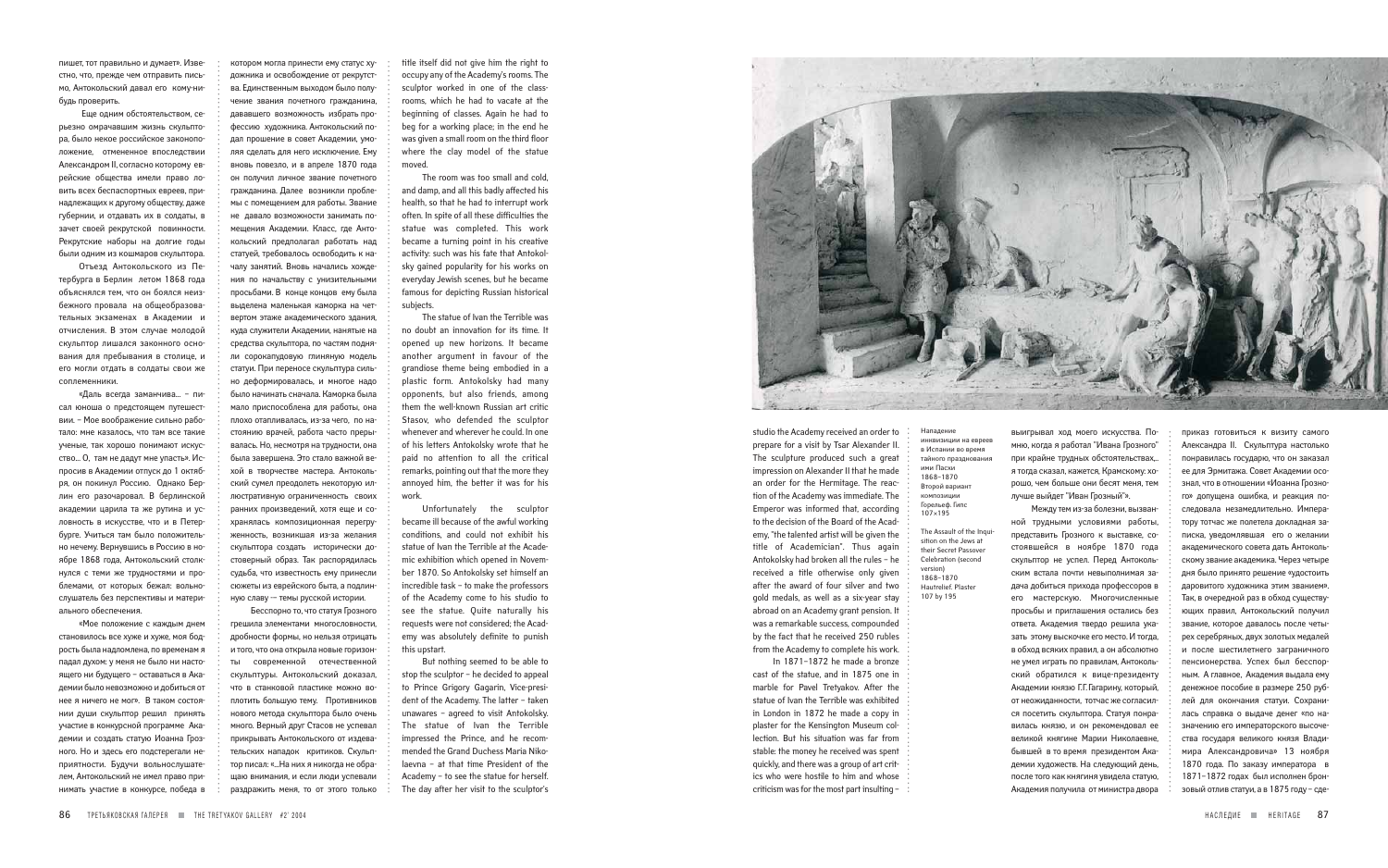he was accused of having made a paraphrase of Houdon's "Voltaire". However, such critical voices were relatively few: the majority of art critics praised him and appreciated his work. Antokolsky's joy was boundless. Nevertheless, he soon faced material, and – worse – health problems. His physician Sergei Botkin insisted on an immediate trip to the South, to Italy. But Antokolsky had no money. Again he had to ask for support, applying to the Academy of Arts and the Ministry of Education. Happily, the Emperor assigned 4,000 rubles, and Tretyakov paid his trip to Italy. At the end of August 1871, Antokolsky left St.-Petersburg for Vilno, and in October he arrived in Rome.

Another mile-stone in Antokolsky's creative evolution was the statue of Peter I. The idea occurred to him when he was working at his Ivan the Terrible. Antokolsky wrote that he wanted to sculpt two absolutely opposite characters from Russian history. He considered both the tsars as figures alien to each other, but together composing something of a "whole".

Antokolsky forgot himself while he was working; it seemed he never got tired, he paid no attention to discomfort – his studio in Rome was no better than that in St.-Petersburg. The low small windows did not let in sunlight, and in the corners of the damp room there was grass growing. When the statue of Peter I was completed it was exhibited in Moscow, at the All-Russia Polytechnic Exhibition, then it traveled to St.-Petersburg to the Academy of Arts.

The reaction of the public and the critics was confusing - more "contra' than "pro". The majority of the art critics considered this work a failure, even Stasov, his friend and major apologist. There were no orders, and the statue of Peter I for years stayed in the yard of the casting shop of the Academy of Arts. When the statue was transported to Italy – where the sculptor was living – it was so terribly damaged that Antokolsky was ready to throw it away and to start again. It was a hard and long process to restore the statue, but in 1878 – five years after its creation – the bronze statue of Peter I was exhibited at the World Exhibition in Paris where it was a great and stunning suc-



лан мраморный вариант скульптуры для П.М.Третьякова. После выставки в Лондоне в 1872 году Кенсингтонский музей заказал для своей коллекции гипсовый слепок работы.

Деньги растаяли быстро. Не обошлось и без критических нападок. Одной из самых обидных было утверждение, что «Иоанн Грозный» Антокольского не что иное, как парафраз работы французского скульптора Гудона «Вольтер». Однако критические отзывы потонули в восторженном хоре похвал. Радость скульптора была безмерной, но потом вновь встал «проклятый» материальный вопрос.

Пошатнувшееся здоровье требовало срочной смены климата. Доктор С.П.Боткин, лечивший скульптора, настаивал на незамедлительном отъезде в теплые края, в Италию. Но ехать было не на что. Скульптор вынужден был вновь просить правление Академии художеств и Министерство просвещения об оказании материальной помощи. В ответе, полученном из Академии, сообщалось, что «Государь император соизволил вам выдачу 4 тысяч рублей», в счет 8 тысяч, обещанных за статую Иоанна Грозного. Помощь оказал и П.М.Третьяков, дав денег на дорогу. В конце августа 1871 года Антокольский покинул Петербург и, заехав по дороге на родину, в Вильно, в октябре прибыл в Рим.

Следующей вехой в творческой

1000年10月11日,1000年10月12日,1000年10月12日,1000年10月12日,1000年10月12日,1000年10月12日,1000年10月12日,1000年10月12日,1000年10月12日,10<br>1000年10月12日,1000年10月12日,1000年10月12日,1000年10月12日,1000年10月12日,1000年10月12日,1000年10月12日,1000年10月12日,1000年10月12日,10

эволюции Антокольского, достаточно показательной для иллюстрации «удачливости» скульптора, стала статуя Петра I. Замысел скульптуры родился у него во время работы над «Иоанном Грозным». Он писал: «Мне хотелось олицетворить две совершенно противоположные черты русской истории. Мне казалось, что эти, столь чуждые один другому, образы в истории дополняют друг друга и составляют нечто цельное».

Как всегда, приступая к работе, Антокольский забывал о болезни и усталости. Между тем его римская мастерская была не многим лучше петербургской. Низкие, маленькие окна почти не пропускали свет: из-за сырости стены покрывала плесень, а в углах комнаты росла трава. «Бывает время, когда я чувствую себя совсем уставшим и отупевшим, притом же у меня в мастерской воздух отвратительный», – писал он в одном из писем В.В.Стасову. После окончания работы «Петр I» был впервые выставлен в Москве на Всероссийской политехнической выставке, затем отправился в Петербург в Академию художеств. Вновь мнения критики разделились, причем в отличие от «Иоанна Грозного» у «Петра I» было куда меньше апологетов. Рецензенты почти в один голос писали о неудаче скульптора, о создании «типа военного педанта, маньяка военного дела». Стасов, и тот был разочарован. «Мне досадно видеть торжество и радость негодяев по случаю неудачи Антокольского», – писал он в письме С.В.Медведевой 29 ноября 1872 года. Заказа на статую ни от кого не поступило, и она на долгие годы осела во дворе литейной мастерской Академии художеств. В Италию к автору она вернулась так сильно испорченной, что Антокольскому захотелось ее выбросить и начать новую. Много времени и сил пришлось потратить на восстановление произведения. В 1878 году, через пять лет после создания, бронзовый отлив статуи Петра I был показан на Всемирной выставке в Париже, где она имела ошеломляющий успех. Интерес зарубежной прессы пробудил внима-

Mephistopheles 1877 Bronze  $h = 41$  cm

ние к этой работе и в России. По указу правительства было решено установить статую в Петергофе перед дворцом Петра I Монплезир. И когда в 1883 году работа была открыта для обозрения, В.В.Стасов писал: «Я давно ее не видал и смотрел на нее как на новость... Спереди и сзади (особливо на некотором расстоянии) – великолепие!! Сила, могущество, порыв, жизни неизмеримая пучина. Я долго-долго и глубоко восхищался». Столь же глубоко скульптура восхитила и А.П.Чехова, который стал инициатором установки ее в Таганроге в связи с 200-летием города, основанного Петром. Кроме Таганрога и Петергофа, бронзовые отливы монумента Петру были установлены в Архангельске (1911) и в Петербурге – на Самсониевском проспекте (1909; с 1938 года находится в ГТГ), перед казармами Преображенского полка (1910), в Петрокрепости (1903). Из всех перечисленных памятников Антокольский смог увидеть лишь петергофский вариант.

Семидесятые годы – своеобразный рубеж в творчестве Марка Антокольского. Создав образы Иоанна Грозного и Петра I, скульптор изобразил как бы темную и светлую стороны русской действительности. Успех «Иоанна» и неуспех «Петра», общее состояние дел и здоровья заставили его задуматься не только о роли этих двух персонажей в истории России, но и о краеугольных понятиях человеческого бытия, таких, как добро и зло, смысле существования искусства, роли художника в мире людей.

«Больше любят "Ивана", чем "Петра", так как Петр – это идеал, отсутствующий в жизни...». И далее: «...Русь чегото жаждет, и, чтобы утолить жажду, глотает свои слезы... Русь любит Ивана Грозного, а я нет: я люблю только тех, кто был мучеником за светлые идеи, за любовь к человечеству...». «Вот почему после "Петра" и "Ивана" я стал воспевать не силу, не злобу, не разрушение, а страдания человечества. В этом – я больное дитя своего времени».

Антокольский, человек незаурядного общественного темперамента, под влиянием жизненных обстоятельств становился философом и проповедником мученичества и непротивленчества. «С одной стороны неврастения, cess. Its popularity abroad stimulated its appreciation in Russia. By the order of the Russian government, the statue of Peter I was erected at Peterhoff in front of the Monplaisir Palace in 1883. Stasov admired it for its expression and live force. Anton Chekhov initiated its erection in Taganrog to mark the 200th anniversary of the town founded by Peter the Great. Bronze versions appeared in Arkhangelsk in 1911, and in St.-Petersburg in 1909 (from 1938 the statue has been in the collection of the Tretyakov Gallery), in front of the barracks of Preobrazhensky Regiment in 1910. Before his death Antokolsky only saw the one at Peterhoff.

With the images of Ivan the Terrible and Peter I Antokolsky managed to embody the dark and the light sides of Russian history and of human nature as well. This led him to another path: "Rus loves Ivan the Terrible, but I don't. I love only those who suffer for their ideals, for love of humanity… That is why after Peter and Ivan I do not glorify strength, anger, destruction; I glorify the sufferings of mankind. In that I am a sick child of my time."

Antokolsky, a man of outstanding social temperament, under the pressure of circumstances became a philosopher and an advocate of the ideas of martyrdom and non-resistance.

1000年10月11日,1000年10月12日,1000年10月12日,1000年10月12日,1000年10月12日,1000年10月12日,1000年10月12日,1000年10月12日,1000年10月12日,10<br>1000年10月12日,1000年10月12日,1000年10月12日,1000年10月12日,1000年10月12日,1000年10月12日,1000年10月12日,1000年10月12日,1000年10月12日,10

"On the one hand, neurasthenia, decadence, and on the other hand, the stock exchange, rough materialism, and in the middle – so-called progress. This progress created materialism, and materialism killed the ideals. As for myself, I realize that I'm weak-willed, but I've done everything I could to become an independent artist and to work – first of all – for my own self; the situation might be better in a while."

Antokolsky's desire to be isolated from everything and everybody; to realize to what extent his work was interesting not only for his compatriots but for the whole world, and finally, his inclination to move away from national subjects, was negatively regarded by his friend Stasov, who wrote in one of his articles that Antokolsky had stepped onto a new path – neither Russian, nor Jewish, but alien to himself, to his nature and talent. The renowned art critic ascribed these metamorphoses to

. . . . . . . . . . . . . . . . . . . . . . . . . . . . . . . . . . . . . . . . . . . . . . . . . . . . . . . . . . . . . . . .

. . . . . . . . . . . . . . . . . . . . . . . . . . . . . . . . . . . . . . . . . . . . . . . . . . . . . . . . . . . . . . . . . . . . . . . . . . . . . . . . . . . . . . . . . . . . . . . . . .

. . . . . . . . . . . . . . . . . . . . . . . . . . . . . . . . . . . . . . . . . . . . .

Мефистофель 1877 Бронза В. 41